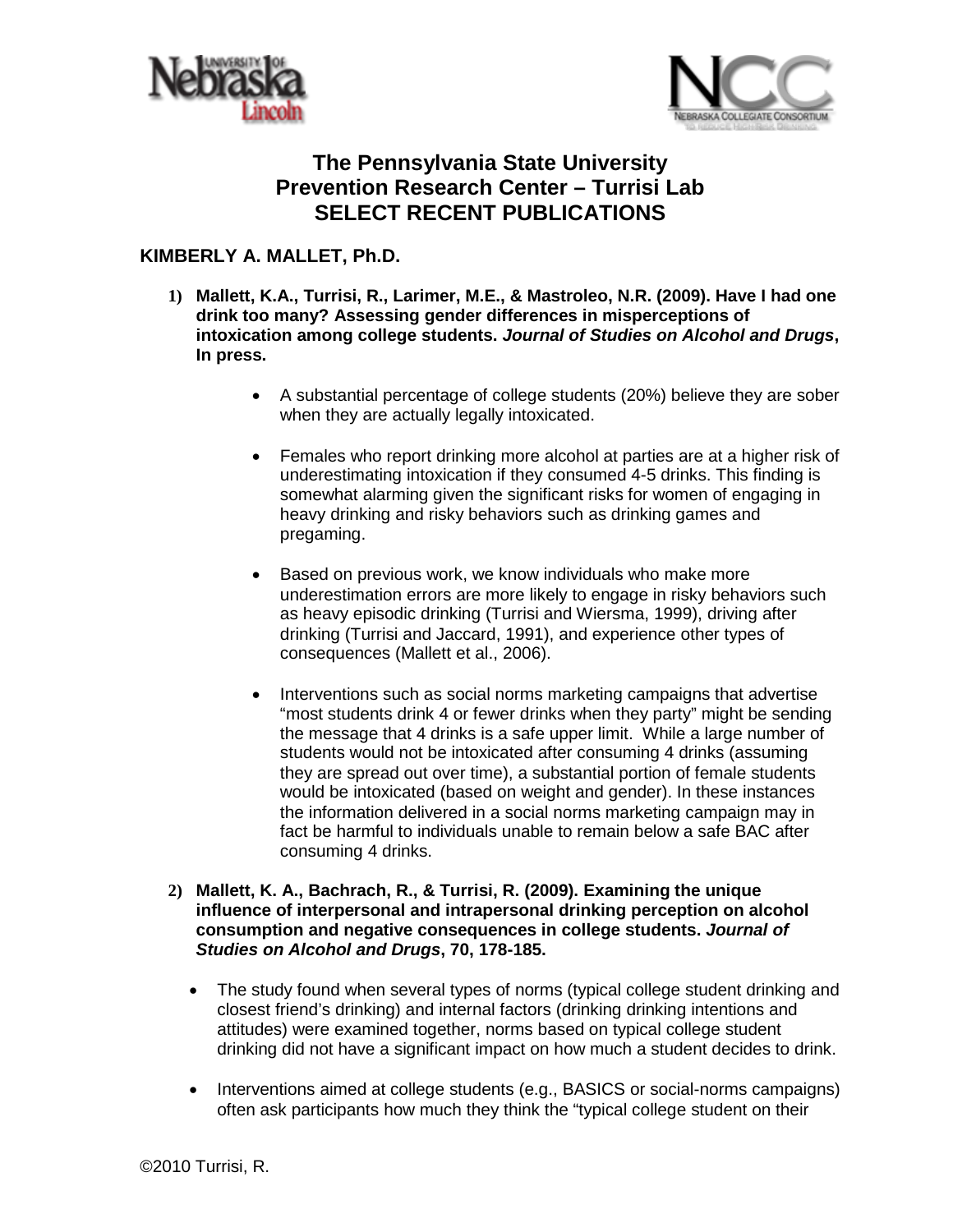### **NCC: The Pennsylvania State University Prevention Research Center – Turrisi Lab Page 2 SELECT RECENT PUBLICATIONS**

campus drinks on a weekly basis" and then participants' answers are compared with the actual campus drinking norms. Correcting participants' misperceptions about other students' drinking is thought to result in a reduction in participants' alcohol consumption. However, the present study found participants' perceptions of "typical" college students' drinking rates were not significantly related to drinking outcomes when compared to their perceptions of closest friend's drinking and internal factors.

- Individuals who have favorable attitudes toward drinking intend to drink to the point of intoxication, and estimate they can drink large amounts of alcohol before becoming drunk may socialize with individuals who engage in similar drinking patterns and share the same drinking values. Studies have shown that direct influences of peers (e.g., modeling, drink offers) are powerful predictors of drinking and related problems (Wood et al., 2001) and may counteract normative based interventions that reference the "typical college student." These individuals may be the most difficult to change regarding their drinking, yet they are in the most need of an efficacious intervention.
- **3) Mallett, K, Bachrach, R., & Turrisi, R. (2008). Are all negative consequences truly negative? Assessing variations among college students' perceptions of alcohol related consequences.** *Addictive Behaviors***, 33, 1375-1381.**
	- The study evaluated how students actually perceive alcohol related consequences they personally experienced and found students perceived several consequences as neutral and positive experiences.
	- Less than half of individuals who experienced hangovers, waking up unintentionally in someone else's bed, or left a party alone rated these consequences as negative. Furthermore, nearly half of individuals who reported blackouts, physical, and/or social embarrassment as a result of drinking described the experience as neutral or positive. While some consequences were primarily endorsed as negative (e.g. alcohol citations, belongings stolen, received a lower grade) no consequence was unanimously perceived as negative.
	- Typically it is assumed in the context of feedback-based interventions (i.e. BASICS) that consequences are perceived as negative and serve as a deterrent for future drinking. However, individuals may not take steps to reduce the risk of experiencing consequences they do not find aversive, and therefore may not change certain patterns of drinking. Therefore, it is important to fully understand students' perceptions of consequences before incorporating them into an intervention.
- **4) Mallett, K.A., Lee, C.M., Neighbors, C., Larimer, M.E., & Turrisi, R. (2006). Do we learn from our mistakes? An examination of the impact of negative alcohol related consequences on college students' drinking patterns and perceptions.**  *Journal of Studies on Alcohol,* **67, 269-276.**
	- The study examined how past consequences were related to students' perceptions of how much alcohol they would have to consume to risk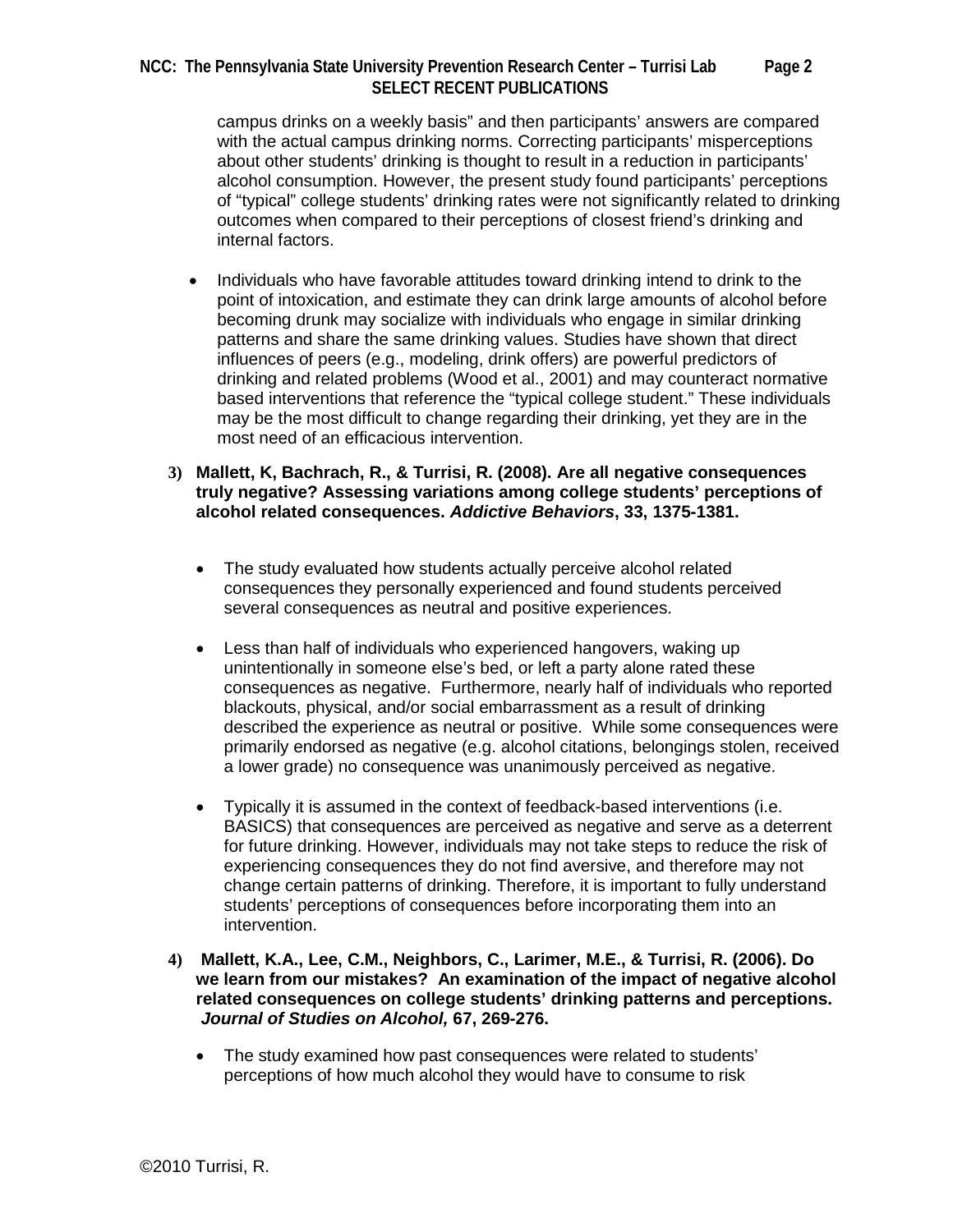### **NCC: The Pennsylvania State University Prevention Research Center – Turrisi Lab Page 3 SELECT RECENT PUBLICATIONS**

experiencing the same consequences in the future (experiencing a hangover, vomiting, regretted sex, and blackouts).

- Students reported they could consume more alcohol before experiencing the identical consequences compared to the number of drinks they consumed when they last experienced each of the consequences. For example, individuals who had a hangover after 5 drinks reported needing to consume 7 drinks before they would have a hangover in the future.
- In sum, this study suggests that students who experience drinking consequences may be at high risk for experiencing future consequences based on their underestimation of how many drinks it might actually take to experience the consequences. It also suggests that students might think that there are contributing factors in addition to the amount of alcohol they consume that might be contributing to them experiencing consequences.

# **CAITLIN ABAR**

- **1) Abar, C.C., Abar, B., & Turrisi, R. (2009). The impact of parental modeling and permissibility on alcohol use and experienced negative drinking consequences in college.** *Addictive Behaviors,* **34, 542-547.**
	- Parental modeled use of alcohol and parental permissibility of alcohol use are consistent predictors of teen drinking behaviors and experienced negative consequences.
	- The limits parents set for their teens with regard to alcohol consumption are particularly important. Parents in this study who permitted relatively high levels of teen drinking in high school were more likely to have children who engaged in much riskier drinking behaviors than children whose parents permitted relatively low levels of teen drinking.
	- Complete disapproval was more protective than approving of alcohol consumption at any level. Findings from the current study do not support the European Drinking Model, or the notion that parental permissibility of alcohol use (even in small supervised amounts) is likely to reduce later (college) misuse.
- **2) Abar, C., & Turrisi, R. (2008). How important are parents during the college years? A longitudinal perspective of** *indirect* **influences parents yield on their college teens' alcohol use.** *Addictive Behaviors***, 33, 1360-1368.**
	- Parenting behaviors have a direct impact on their teens' selection of friends during college, even after accounting for the influence of one's prior drinking and one's previous friends (high school).
	- The more students reported their parents knowing about the ways in which they spent their free time and the more they report their parents try to know about their free time activities, the less an individual tended to associate with heavy drinking peers in college and the less they drank themselves. This pathway represents a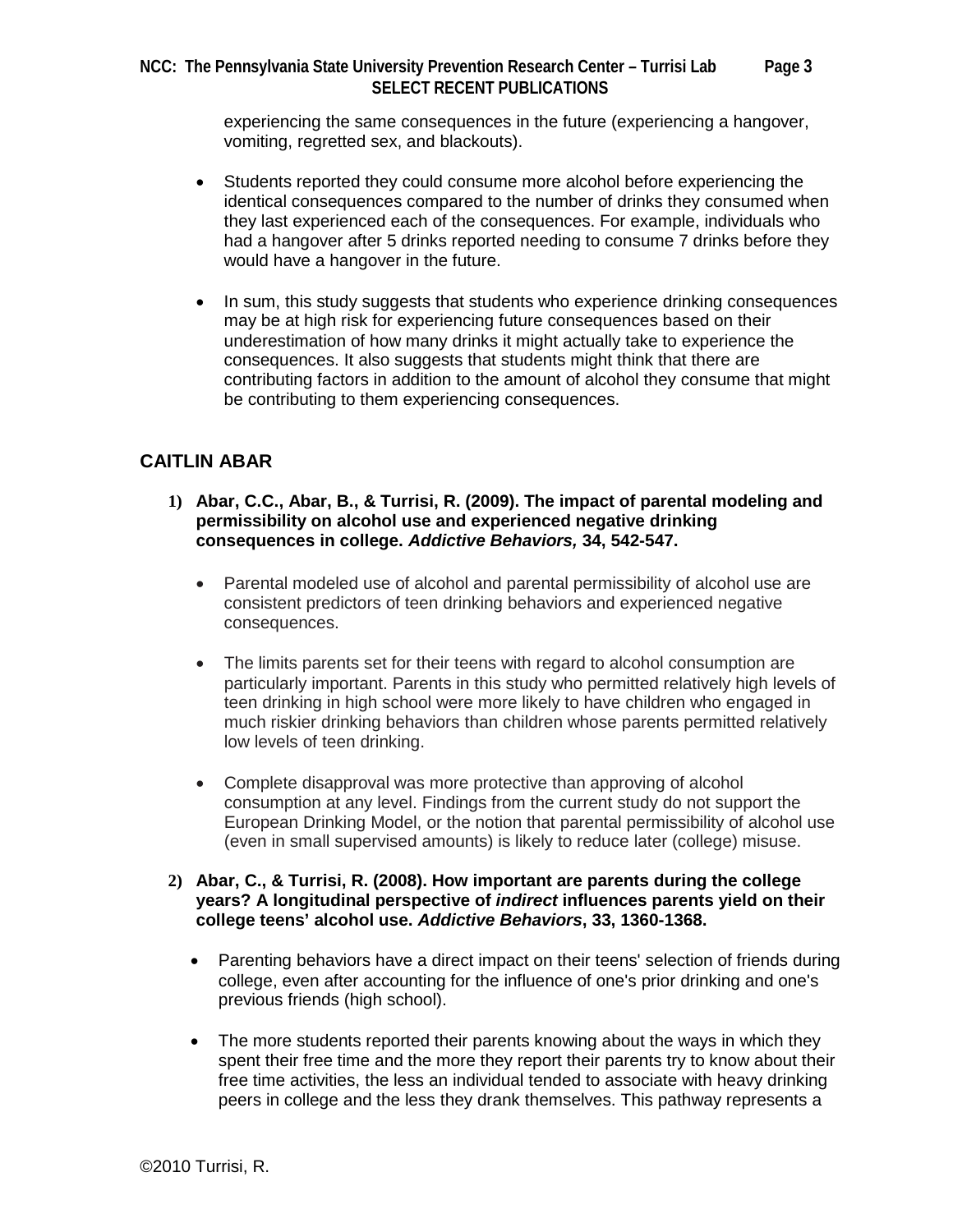### **NCC: The Pennsylvania State University Prevention Research Center – Turrisi Lab Page 4 SELECT RECENT PUBLICATIONS**

legitimate mechanism by which parents can and do maintain influence on their teens while they are away at college.

• Findings suggest that parents and prevention programs should work toward actively increasing parental knowledge and monitoring of teen behaviors, while fostering parental disapproval of alcohol misuse. This study shows that efforts of this kind at the high school level will impact college behaviors.

### **3) Turrisi, R., Abar, C., Mallett, K. A., & Jaccard, J. (2009). An examination of the mediation effects of cognitive and attitudinal factors on a parent intervention to reduce college drinking.** *Journal of Applied Social Psychology***, In press.**

- The data suggest the intervention affects parental knowledge, communication skills, and behaviors, which in turn, have an impact on teen attitudes toward drinking and non-drinking activities, and college drinking tendencies.
- Results provide evidence to suggest the parent intervention potentially did impinge on these constructs, which in turn, had an influence on both weekend and heavy drinking outcomes. The findings show promise in altering core attitudes and cognitions that affect decision making as far as what activities teens may choose to engage in while at college.
- This study revealed evidence to support the notion that when an alternative is made more favorable, perhaps as a result of new information or a change in belief the individual might perform a different behavior

### **ANNE RAY**

- **1) Ray, A., Turrisi, R., Abar, B., & Peters, K. (2009). Social-cognitive correlates of protective drinking behaviors and alcohol-related consequences in college students.** *Addictive Behaviors***, 34, 911-917.**
	- Controlling for how much students consume, the more students engage in protective behaviors (e.g., pacing one's drinks, setting limits on the number of drinks they consume, walking home with friends after drinking, diluting one's BAC by drinking water in between drinks), the less likely they are to experience to alcohol-related consequences.
	- One's attitude towards engaging in protective behaviors (i.e., how much they like them) is positively associated with using them. Thus, the more students like them, the more they do them.
	- The degree to which students like protective drinking behaviors is influenced by: their self efficacy (i.e., how easy it is for them to engage in the behavior), their normative beliefs (i.e., the degree to which they perceive their friends approve), and their perception of whether or not the behaviors are effective in avoiding harm. Thus, the easier it is for students to use them, the more they perceive their friends approve of using them, and the more they perceive they are effective, the more they like them, and in turn, actually use them.